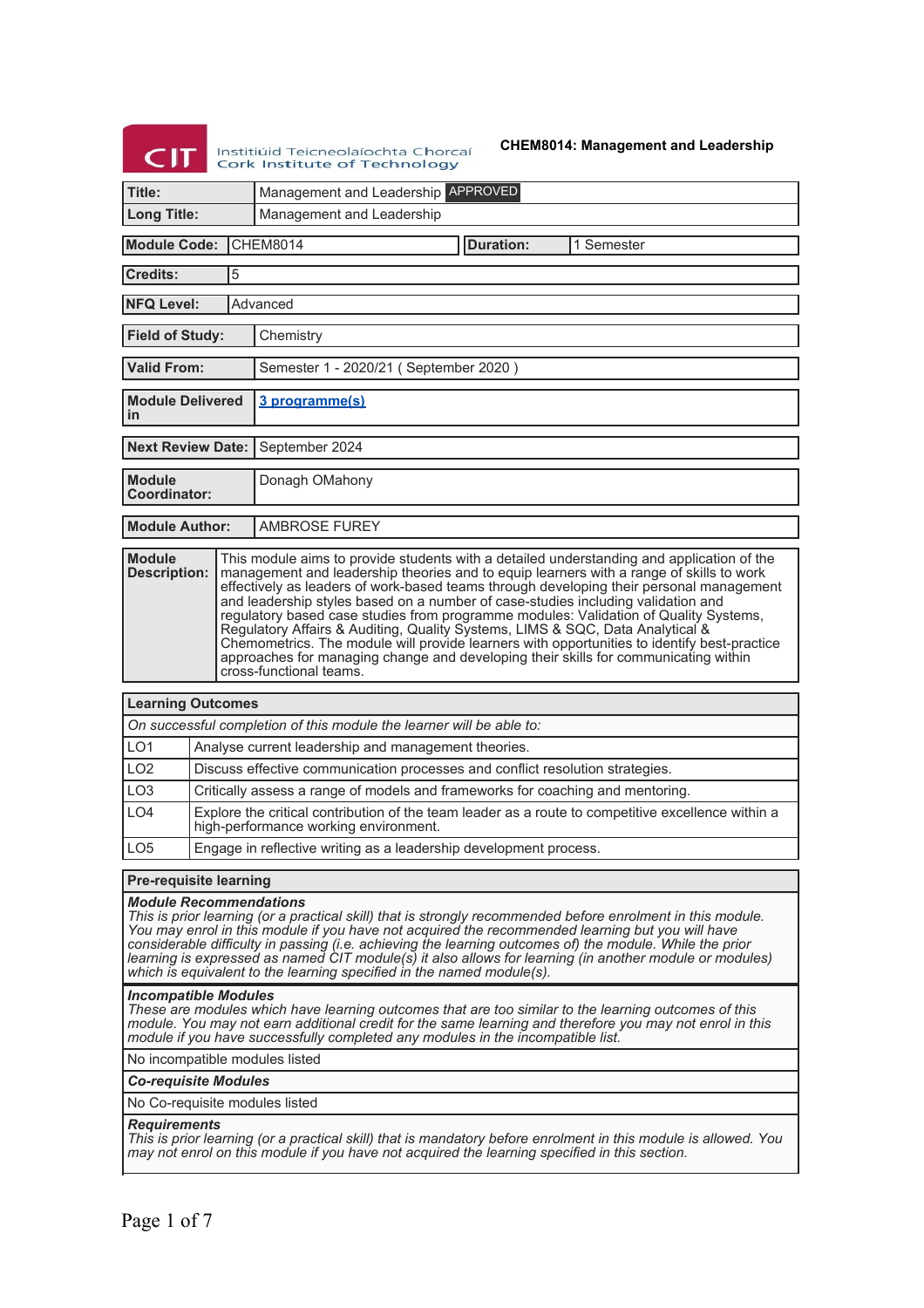No requirements listed

 $\overline{\phantom{a}}$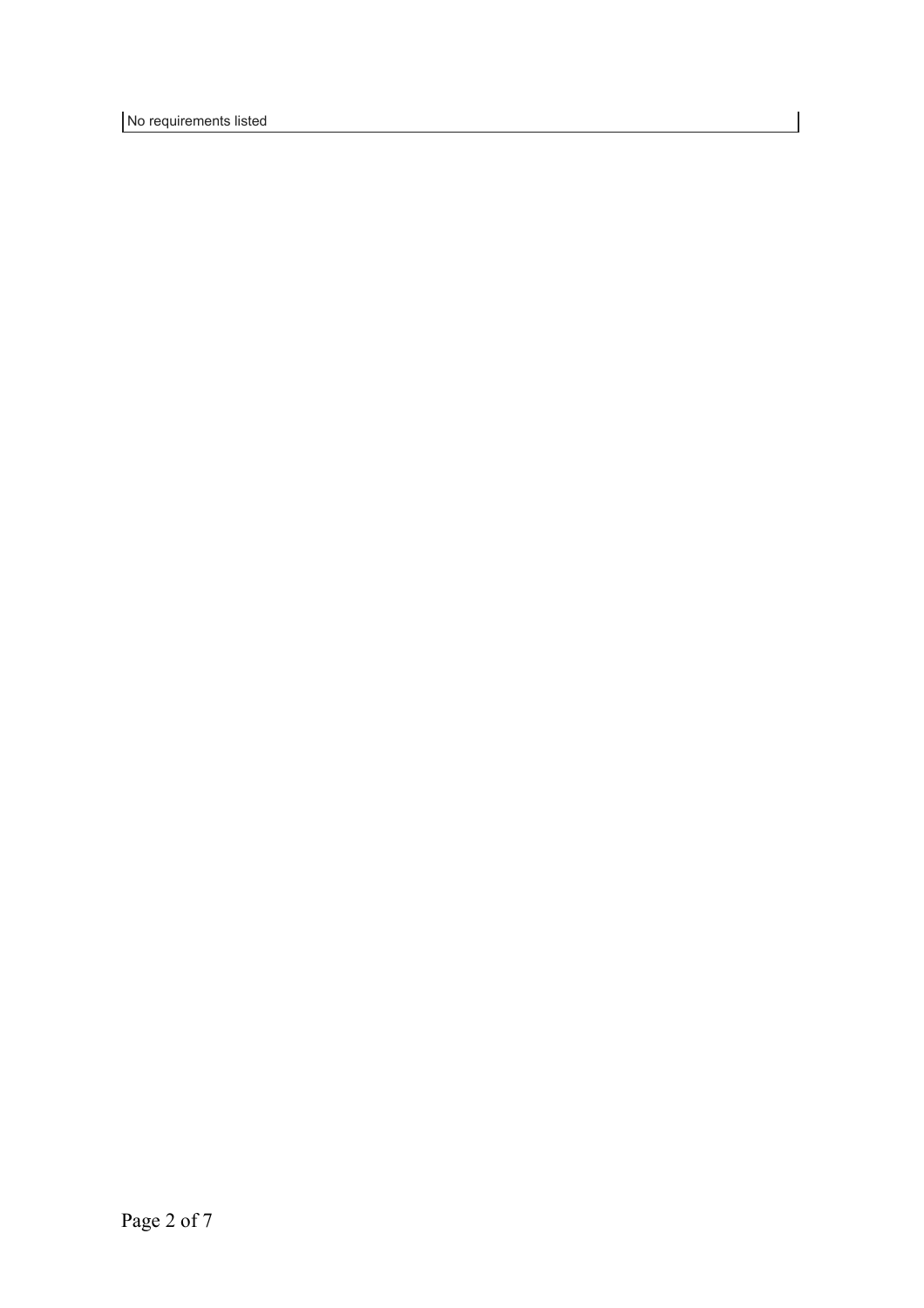

Institiúid Teicneolaíochta Chorcaí **Cork Institute of Technology** 

### **CHEM8014: Management and Leadership**

# **Module Content & Assessment**

## **Indicative Content**

# **Leadership and Management**

The difference between leadership and management principles. Effective leadership. Leading a team. Leadership styles. Leadership and coaching. Management and leadership. Leadership and management in the regulatory scientific environment.

### **Effective Communications and Conflict Resolution**

The principles of effective communication. Mastering the art of effective communications. Assertiveness and communications. Listening skills. Barriers to effective communications. The channels of communications. Flow charting communication channels within scientific disciplines. Conflict resolution theory and strategies.

#### **Emotional Intelligence**

The role of emotional intelligence and the leadership role, how emotional intelligence (EQ) effects behaviour, the relevance of emotional intelligence in the workplace.

# **Developing High-Performing Teams**

Manager or team leader as key determinant in team performance and culture, team development strategies, team dynamics, team development models, managing dysfunctional teams, managing norms and culture, setting deliverables and reaching milestones.

#### **Coaching and Mentoring**

Mentoring vs coaching, coaching vs directing, coaching models, coaching for performance improvement, instilling behaviours, role-play and scenario based interaction, dealing with conflict, negotiation strategies and skills development.

### **Self awareness and Reflection**

Taking time to reflect on your behaviour and interactions in the workplace. Developing a growth mindset. Developing social networks.

### **Assessment Breakdown %**

Course Work **100.00% 100.00%** 

| <b>Course Work</b>    |                                                                                                                                                                                                                                                                                                                                                                                                                                                                                                                                                                                                                                                                                                       |                      |                           |                         |  |
|-----------------------|-------------------------------------------------------------------------------------------------------------------------------------------------------------------------------------------------------------------------------------------------------------------------------------------------------------------------------------------------------------------------------------------------------------------------------------------------------------------------------------------------------------------------------------------------------------------------------------------------------------------------------------------------------------------------------------------------------|----------------------|---------------------------|-------------------------|--|
| Assessment<br>Type    | <b>Assessment Description</b>                                                                                                                                                                                                                                                                                                                                                                                                                                                                                                                                                                                                                                                                         | Outcome<br>addressed | $\%$<br>$\Omega$<br>total | Assessment<br>Date      |  |
| Reflective<br>Journal | Independent reflective journals during the module.<br>Round-table discussion on key concepts. Student career<br>introductory presentation and skills development during the<br>semester.                                                                                                                                                                                                                                                                                                                                                                                                                                                                                                              | 1, 2, 3, 4, 5        | 20.0                      | Every<br>Second<br>Week |  |
| Project               | Project plan and supporting flow-diagram and Gantt chart<br>for the Triad group project                                                                                                                                                                                                                                                                                                                                                                                                                                                                                                                                                                                                               | 1, 2, 3, 4           | 10.0                      | Week 3                  |  |
| Project               | Interim Report (Draft referenced text, tables and figures)<br>for the Triad group project                                                                                                                                                                                                                                                                                                                                                                                                                                                                                                                                                                                                             | 1,2,3,4              | 20.0                      | Week 7                  |  |
| Project               | Triad group project, the preparation of a book chapter, a<br>report or a review at peer-review publication standard of<br>key concepts related to effective leadership, managing<br>change, decision making, problem solving, effective<br>communication and conflict resolution. Students are<br>required to evaluate some of the core concepts in the<br>module. The students will explain how the concepts will<br>influence their leadership and management in practice.<br>This project should consider and include knowledge gained<br>from programme modules: Validation of Quality Systems,<br>Regulatory Affairs & Auditing, Quality Systems, LIMS &<br>SQC, Data Analytical & Chemometrics. | 1,2,3,4              | 30.0                      | Week 11                 |  |
| Presentation          | Individual and group multi-media powerpoint presentation<br>of key concepts related to effective leadership, managing<br>change, decision making, problem solving and conflict<br>resolution. Students are required to evaluate some of the<br>core concepts in the module. The students will explain how<br>the concepts will influence their leadership and<br>management in practice.                                                                                                                                                                                                                                                                                                              | 1, 2, 3, 4, 5        | 20.0                      | Week 12                 |  |
|                       |                                                                                                                                                                                                                                                                                                                                                                                                                                                                                                                                                                                                                                                                                                       |                      |                           |                         |  |

No End of Module Formal Examination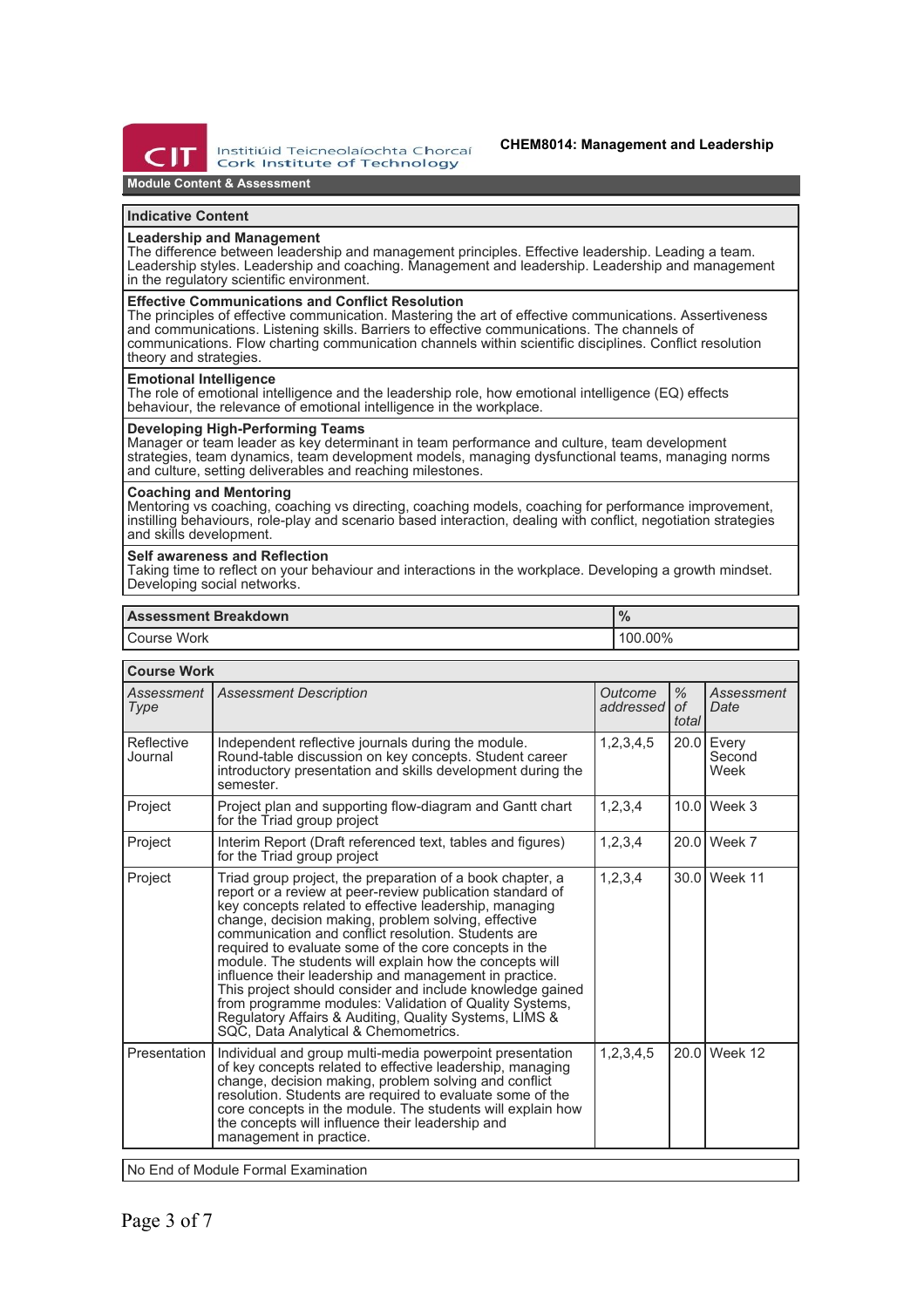**Reassessment Requirement**

**Coursework Only** *This module is reassessed solely on the basis of re-submitted coursework. There is no repeat written examination.*

**The institute reserves the right to alter the nature and timings of assessment**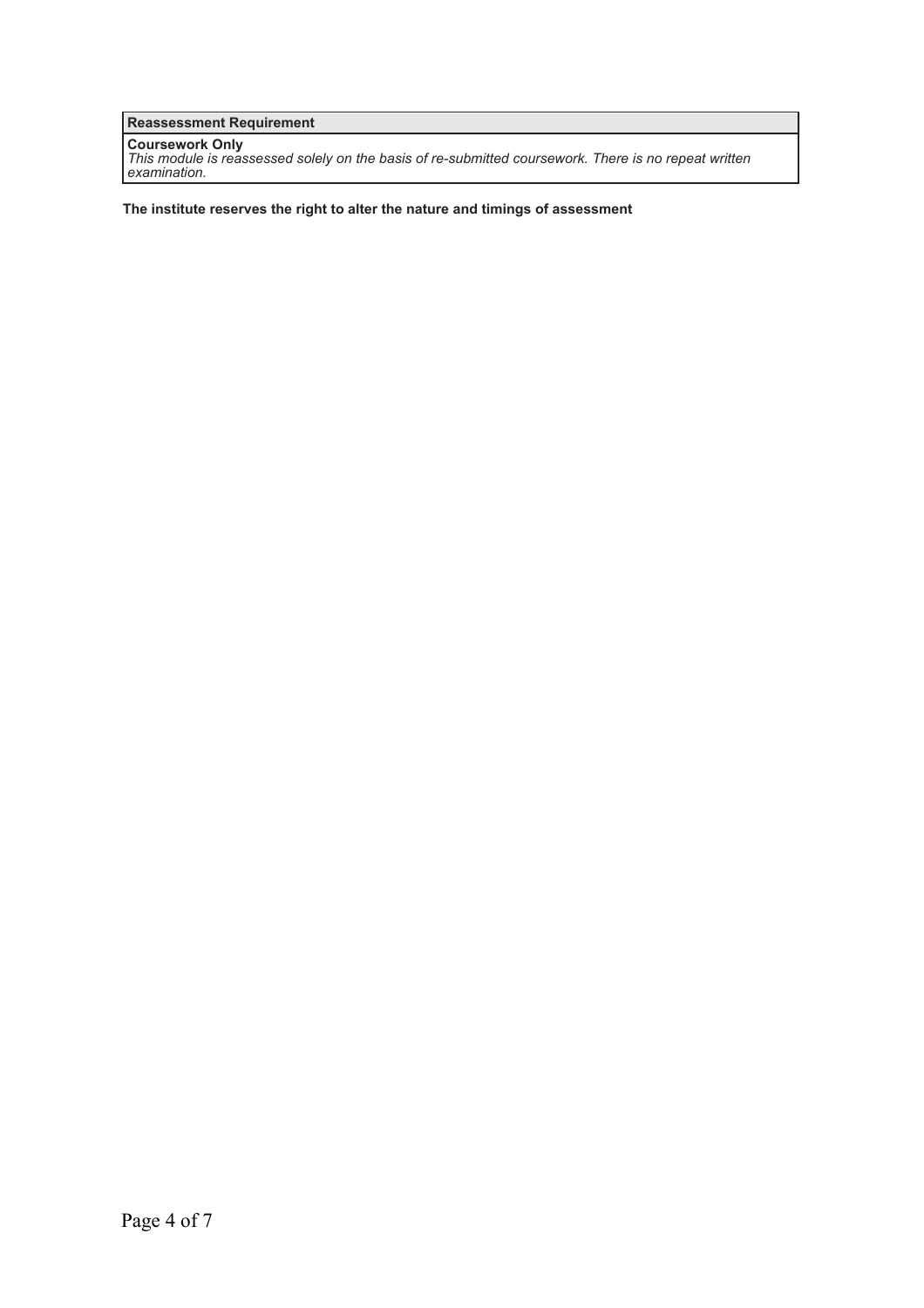

Institiúid Teicneolaíochta Chorcaí<br>Cork Institute of Technology

# **CHEM8014: Management and Leadership**

**Module Workload**

| <b>Workload: Full Time</b>                       |                                                                   |  |                   |                                          |
|--------------------------------------------------|-------------------------------------------------------------------|--|-------------------|------------------------------------------|
| <b>Workload Type</b>                             | <b>Workload Description</b>                                       |  | Hours Frequency   | Average<br>Weekly<br>Learner<br>Workload |
| Lecture                                          | Lectures and facilitated workshops                                |  | 1.0 Every<br>Week | 1.00 <sub>l</sub>                        |
| Lecturer-Supervised<br>Learning (Contact)        | Application of Theory and principles, teamwork<br>problem solving |  | 1.0 Every<br>Week | 1.00                                     |
| Independent & Directed<br>Learning (Non-contact) | Independent, direct and self-directed study                       |  | 5.0 Every<br>Week | 5.00                                     |
| <b>Total Hours</b>                               |                                                                   |  |                   | 7.00                                     |
| Total Weekly Learner Workload                    |                                                                   |  |                   | 7.00                                     |
| <b>Total Weekly Contact Hours</b>                |                                                                   |  |                   | 2.00                                     |

| <b>Workload: Part Time</b>                       |                                                                   |  |                   |                                          |
|--------------------------------------------------|-------------------------------------------------------------------|--|-------------------|------------------------------------------|
| <b>Workload Type</b>                             | <b>Workload Description</b>                                       |  | Hours Frequency   | Average<br>Weekly<br>Learner<br>Workload |
| Lecture                                          | Lectures and facilitated workshops                                |  | 1.0 Every<br>Week | 1.00                                     |
| Lecturer-Supervised<br>Learning (Contact)        | Application of Theory and principles, teamwork<br>problem solving |  | 1.0 Every<br>Week | 1.00                                     |
| Independent & Directed<br>Learning (Non-contact) | Independent, direct and self-directed study                       |  | 5.0 Every<br>Week | 5.00                                     |
| <b>Total Hours</b>                               |                                                                   |  |                   | 7.00                                     |
| Total Weekly Learner Workload                    |                                                                   |  |                   | 7.00                                     |
| Total Weekly Contact Hours                       |                                                                   |  |                   | 2.00                                     |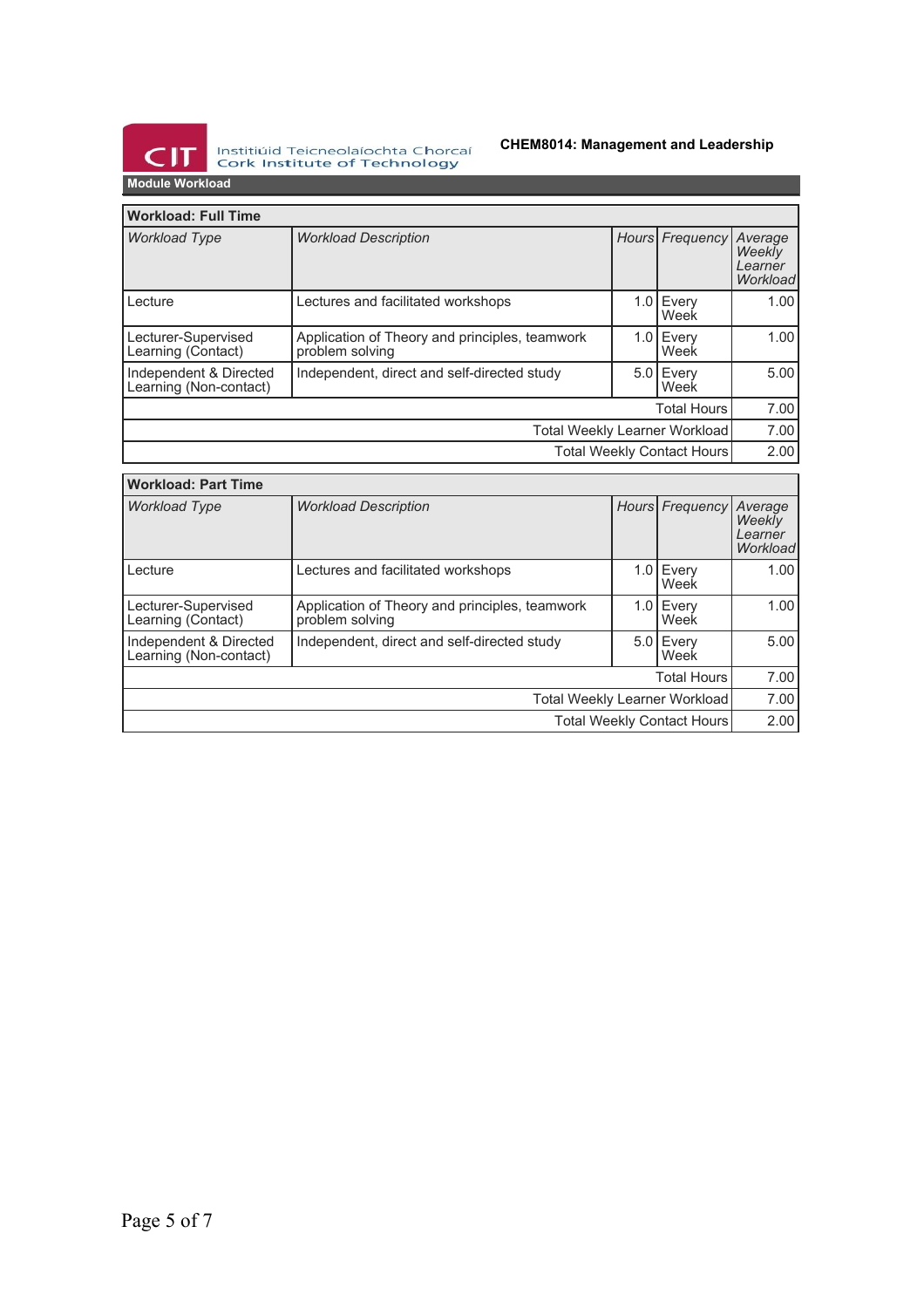**Module Resources**

*Recommended Book Resources*

- **O'Connell, T. S. and Dyment, J. E. 2013,** *Theory into Practice: Unlocking and power and potential of reflective journals***, 1st Ed., Information AGE Publishing Inc., Charlotte, NC, USA [ISBN: 9781623961503]**
- **Hayes, J. 2014,** *The Theory and Practice of Change Management***, 4th Ed., Palgrave, UK [ISBN: 9781137275349]**
- **Whetten, D., Cameron, K. 2016,** *Developing Management Skills***, 9th Ed., Pearson New Jersey, USA [ISBN: 9780133127478]**
- **Whitmore, J. 2017,** *Coaching for Performance The Principles and Practice of Coaching and Leadership***, 5th Ed., Nicolas Brealey Publishing, London, UK [ISBN: 1475658128]**
- **Yukl, G. 2018,** *Leadership in organizations***, 8th Ed., Pearson Education Limited, Harlow,UK [ISBN: 9780273765660]**

*Supplementary Book Resources*

**Kouzes, J., Posner, B. 2010,** *The Truth about Leadership: The No-fads, Heart-of-the-Matter Facts You Need to Know***, 1st Ed., Wiley, New York, USA [ISBN: 9780470633540]**

**Drucker, P. 2004,** *What makes an effective Leader***, Harvard Business Review: CA, https://hbr.org/2004/06/what-makes-an-effective-executive**

*This module does not have any article/paper resources*

*This module does not have any other resources*